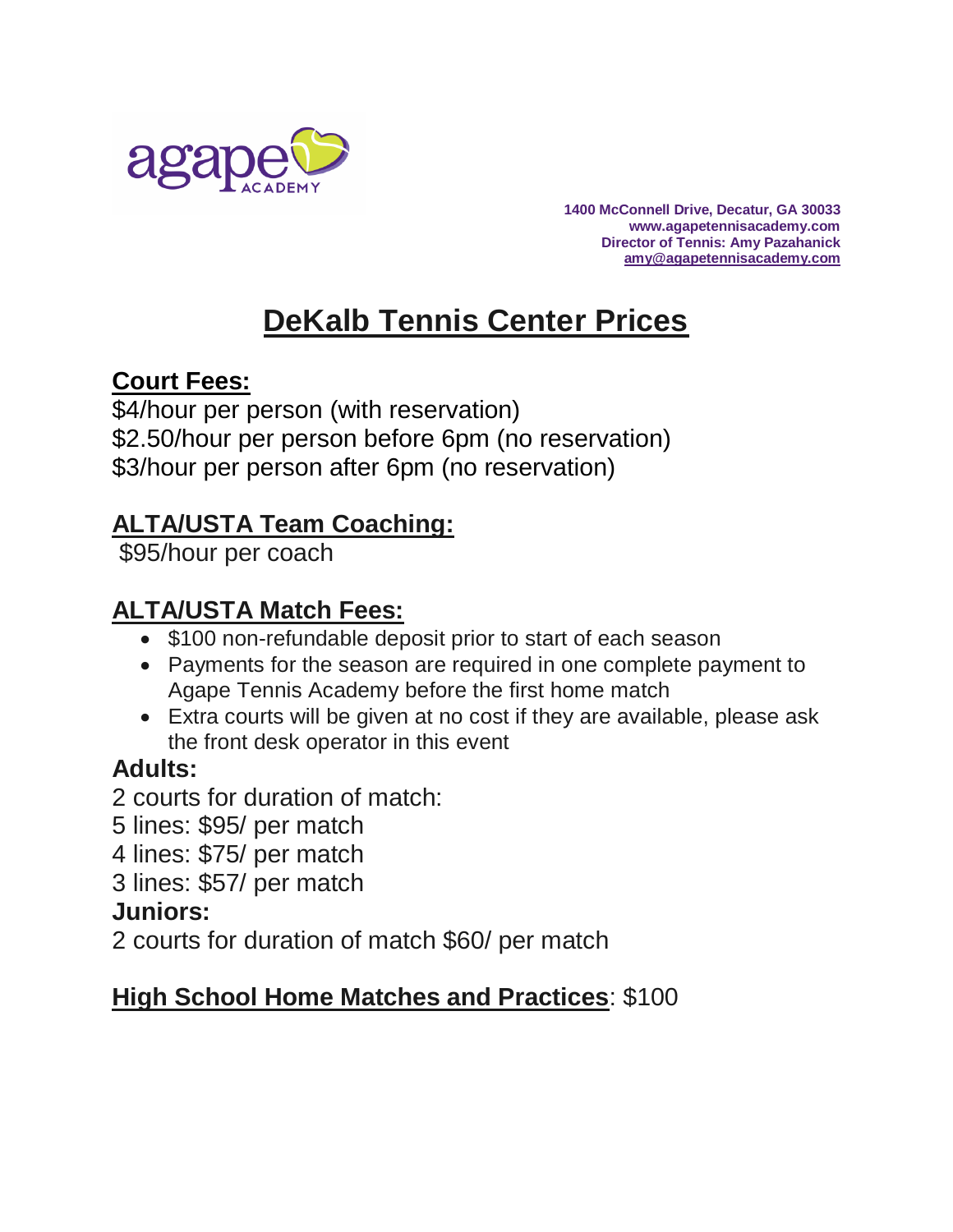# **Drills:**

**Adult Drills:** 1 hour: \$18, 1.5 hours: \$27

#### **Junior Drills**

1.5 hours: \$27, 2 hours: \$36

#### **Junior Team Matches:** \$60

**All Matches:** \$8/player/2 hours Singles: \$16, Doubles \$32

#### **All Group Practice Rate with no coaching: 1 court:**

1 hour: \$18, 1.5 hours: \$23, 2 hours: \$28 **2 courts:** 1 hour: \$35, 1.5 hours: \$45, 2 hours: \$55

# **T2/Flex League Matches for a 2 hour duration:**

\$16 Total for Singles \$32 Total for Doubles

# **Special Events**

Contact [annie@agapetennisacademy.com](mailto:annie@agapetennisacademy.com)

#### **Hours of Operation:**

Monday - Friday 9:00AM – 9:00PM Saturday and Sunday 9:00AM – 6:00PM

#### **Pro Shop Hours**

Monday-Thursday 11:00AM – 8:00PM Saturday-Sunday 10:00AM – 3:00PM

Pro Shop Hours are subject to change depending on activities at DeKalb Tennis Center. Outside of Pro Shop hours, please